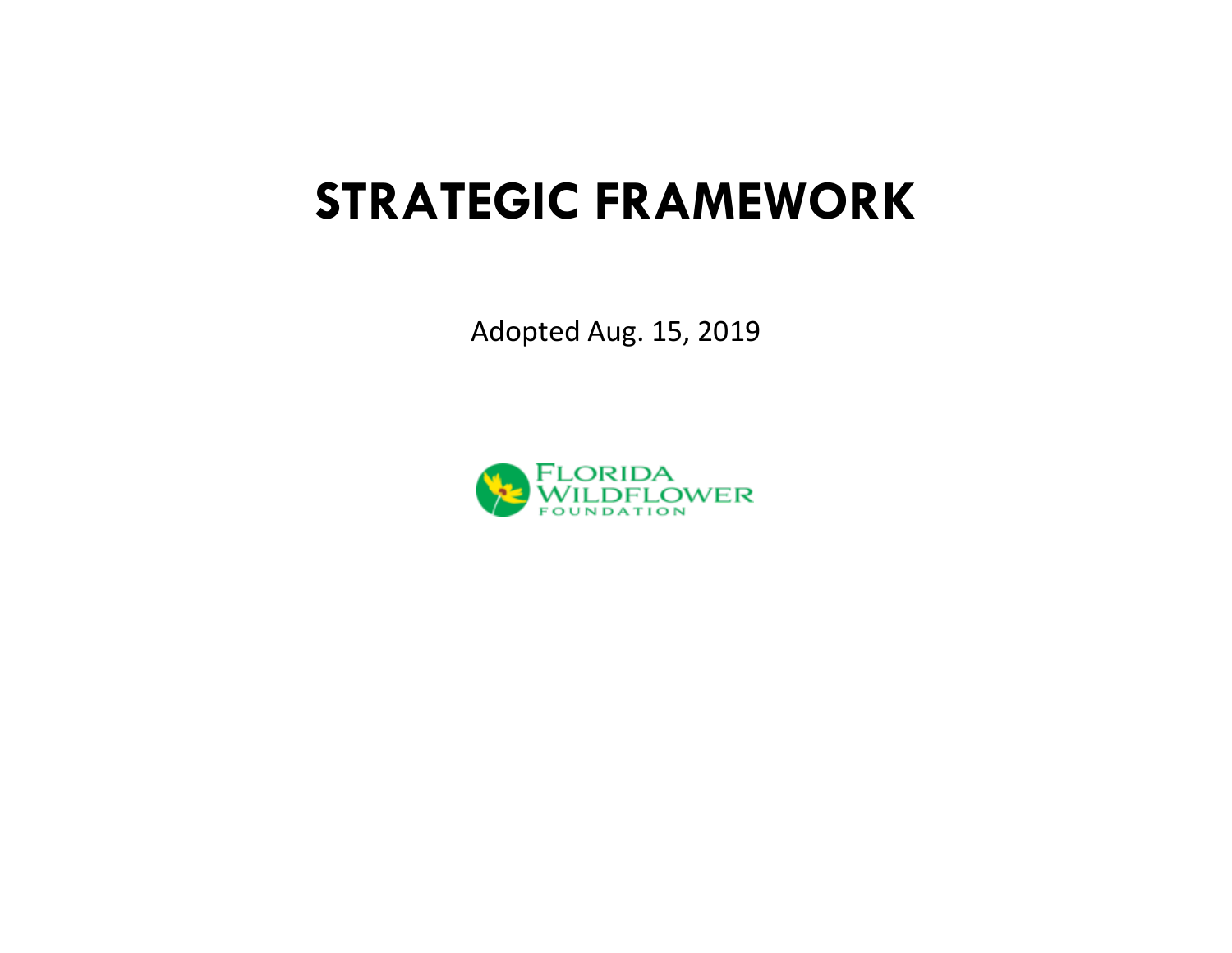# Vision

Wildflowers are recognized as essential to Florida's ecological health, economy and natural beauty.

# Mission

The Florida Wildflower Foundation protects, connects and expands native wildflower habitats through education, planting, conservation and research.

# Values

*Sustainable* We work toward lasting and longterm solutions.

*Diverse* We believe a diverse system, whether people or plants, is always stronger and more resilient.

*Science-driven* We pursue, share and base our work on rigorous learning and research.

*Accessible* We share information and educate in friendly, relevant and compelling ways.

*Collaborative* We achieve more working with others.

# Strategic Priorities and Goals

**Create wildflower corridors in urban landscapes and along roads, trails and utility rights of way.**

- Refocus grants and educational program to emphasize habitat connectivity
- Identify regional focus areas for roadsides, trails and utility rights of way
- Identify and cultivate local grassroots leaders/allies
- Scout and check site options on the roadsides and trails
- Continue and reconfigure group outreach; consider regional meetings where there is an active local coalition

#### **Advocate for wildflowers**

- Refocus educational programs to encourage urban wildflower habitat creation
- Develop a communications plan
- Develop advocacy campaign for people who can impact policy and legal changes
- Cultivate strategic partners
- Set lobbying strategy and priorities

#### **Pursue funding in addition to tag revenues**

- Hire a development resource
- Develop donors
- Pursue earned income opportunities with FDOT and counties
- Explore a consulting business

#### **Refine board roles, responsibilities and composition**

#### **Redefine membership and individual advocacy**

- Review our internal requirements around membership and its impact
- Refine membership
- Determine how to involve younger advocates
- Shift messaging on membership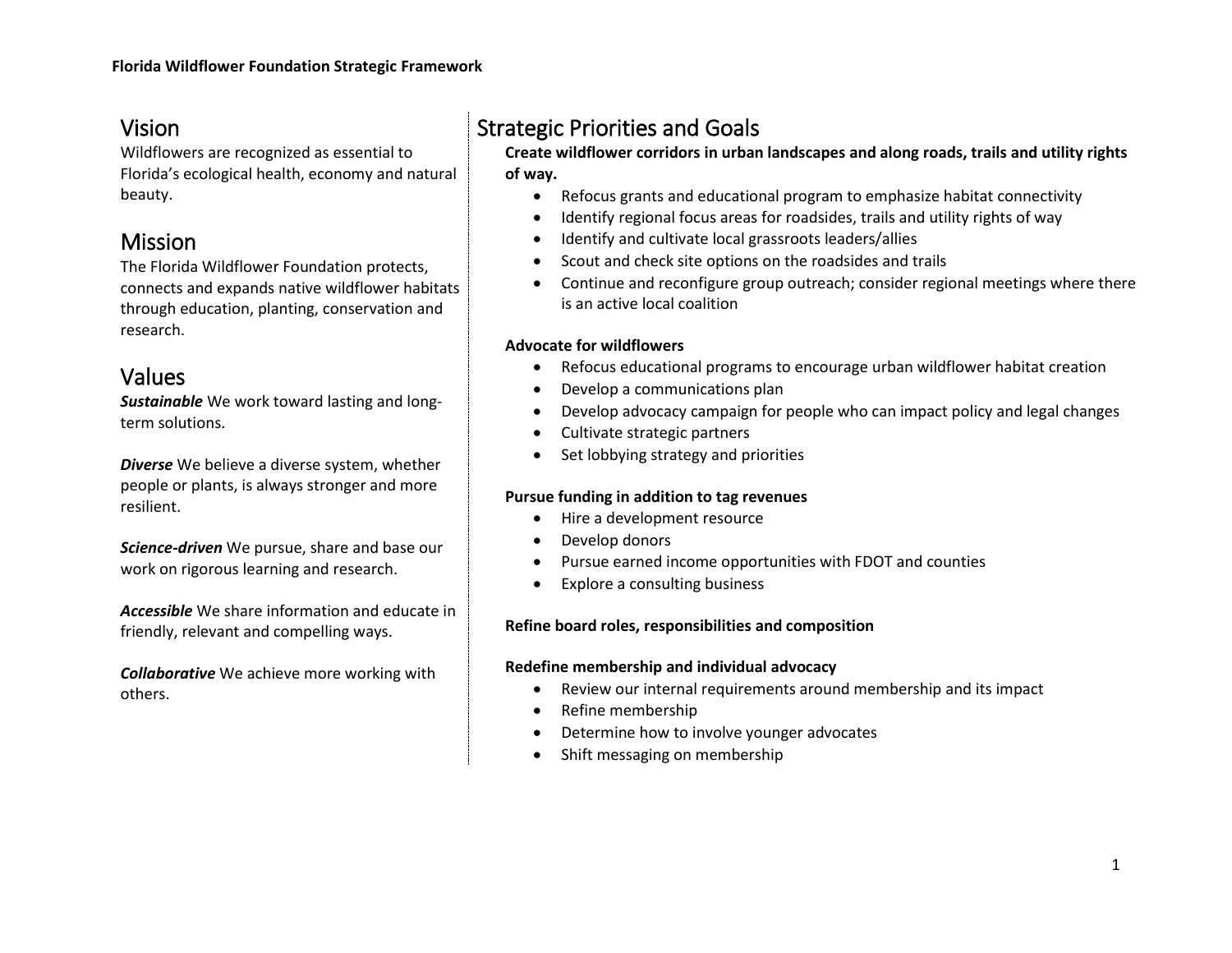# Three Year Calendar

Each of the tasks here represents a high-level prioritization of how the work may unfold over a three-year period. This calendar should be updated as early exploration and learning shapes steps for future years.

|                                                                      | 2019 to Sep 2020                                                                                                                                                                            | Oct 2020 to Sep 2021                                                                                                                                                                                                                                                                           | Oct 2021 to Sep 2022                                                                                                                     | <b>On-Going</b>                                                                                                            |
|----------------------------------------------------------------------|---------------------------------------------------------------------------------------------------------------------------------------------------------------------------------------------|------------------------------------------------------------------------------------------------------------------------------------------------------------------------------------------------------------------------------------------------------------------------------------------------|------------------------------------------------------------------------------------------------------------------------------------------|----------------------------------------------------------------------------------------------------------------------------|
| <b>Create wildflower</b><br>corridors                                | Evaluate staffing roles and needs<br>• Identify and cultivate local grass<br>roots leaders/allies<br>• Refocus and continue group<br>outreach and education                                 | • Identify and cultivate local grass<br>roots leaders/allies<br>• Refocus and continue group<br>outreach and education                                                                                                                                                                         | • Identify and cultivate local grass<br>roots leaders/allies<br>• Refocus and continue group<br>outreach and education                   | • Scout and check site options on<br>the roadsides and trails                                                              |
| <b>Advocate for</b><br>wildflowers                                   | • Develop a communications plan<br>that includes advocacy plan to<br>reach people who can make<br>broad changes<br>• Refocus educational materials<br>and social media<br>• Refocus website | • Execute communications plan<br>that includes advocacy plan to<br>reach people who can make<br>broad changes<br>• Determine other communication<br>channels to pursue (i.e.,<br>webinars, new events)<br>• Rebrand as FWA by Oct. 1, 2020<br>• Decide how/if to host a Fall 2021<br>symposium | • Execution of communications<br>plan ongoing                                                                                            | • Decide how to reach people in<br>person<br>• Cultivate strategic partners<br>• Set lobbying strategies and<br>priorities |
| Pursue funding in<br>addition to tag<br>revenues                     | • Seek grants - research and<br>education<br>• Update and execute fundraising<br>plan                                                                                                       | • Seek funding for and hire a<br>development resource<br>• Seek grants $-$ research and<br>education<br>• Revise and execute fundraising<br>plan with development hire<br>input                                                                                                                | • Seek grants $-$ research and<br>education<br>• Explore viability of consulting<br>business<br>• Update and execute fundraising<br>plan | • Pursue earned income<br>opportunities with FDOT and<br>counties                                                          |
| <b>Refine board</b><br>roles,<br>responsibilities<br>and composition |                                                                                                                                                                                             | • Update policy on board profile<br>• Update roles and responsibilities<br>• Plan recruitment and succession                                                                                                                                                                                   |                                                                                                                                          | • Recruit and manage board<br>succession                                                                                   |